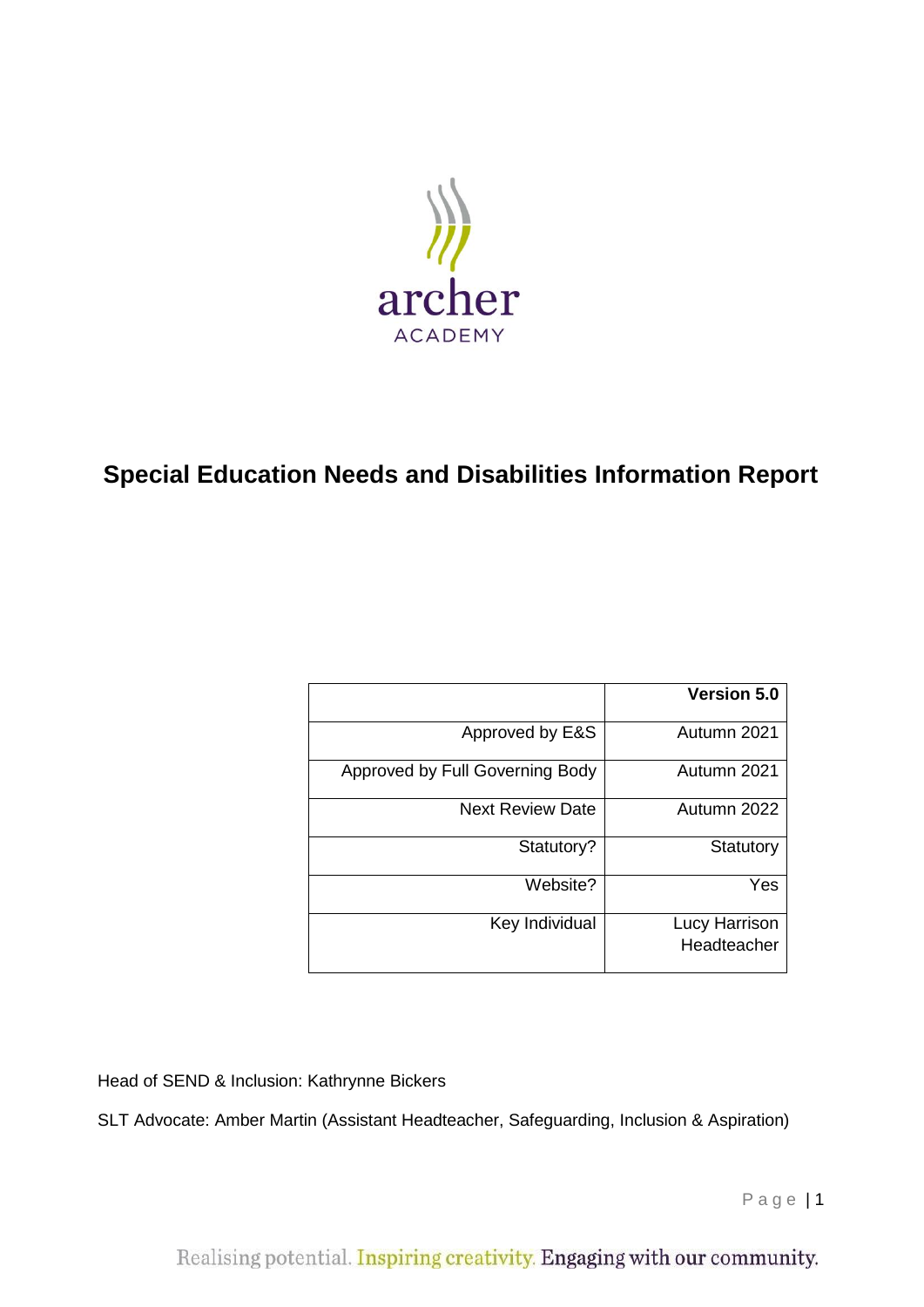## **GOVERNORS ANNUAL REPORT TO PARENTS ON SPECIAL EDUCATIONAL NEEDS & DISABILITIES**

## **Policies:**

All policies include explicit references to disability equality and Special Educational Needs and Disabilities (SEND). The SEND policy was updated in October 2021.

## **Key staff:**

Line Manager for SEND & Inclusion: Amber Martin (Assistant Headteacher, Safeguarding, Inclusion & Aspiration Head of SEND & Inclusion: Kathrynne Bickers Name of SEND Governor: Karen Gubbay

#### **Number of pupils with SEND:**

#### **2016 – 2017:**

|              |                      | <b>SEND Support</b> | Total for each year |
|--------------|----------------------|---------------------|---------------------|
| Year Group   | <b>EHCP</b> students | students            | group               |
|              | 13                   | 24                  | 37                  |
|              |                      | 24                  | 28                  |
|              |                      | 31                  | 35                  |
| 10           |                      | 33                  | 37                  |
| <b>Total</b> | 25(4.2%)             | 112 (18.7%)         | 137 (22.9%)         |

## **2017 – 2018:**

|              |                      | SEND Support | Total for each year |
|--------------|----------------------|--------------|---------------------|
| Year Group   | <b>EHCP students</b> | students     | group               |
|              | 10                   | 18           | 28                  |
|              | 13                   | 24           | 37                  |
| 9            |                      | 24           | 28                  |
| 10           |                      | 31           | 35                  |
|              |                      | 33           | 37                  |
| <b>Total</b> | 35 $(4.6%)$          | 130 (17.3%)  | 165 (22%)           |

#### **2018 – 2019:**

|              |                      | <b>SEND Support</b> | Total for each year |
|--------------|----------------------|---------------------|---------------------|
| Year Group   | <b>EHCP</b> students | students            | group               |
|              |                      | 28                  | 31                  |
| 8            | 10                   | 35                  | 45                  |
| 9            | 12                   | 23                  | 35                  |
| 10           |                      |                     | 46                  |
|              |                      | 36                  | 41                  |
| <b>Total</b> | 35 $(4.5%)$          | 163 (21%)           | 198 (25.6%)         |

#### **2019 – 2020:**

Page | 2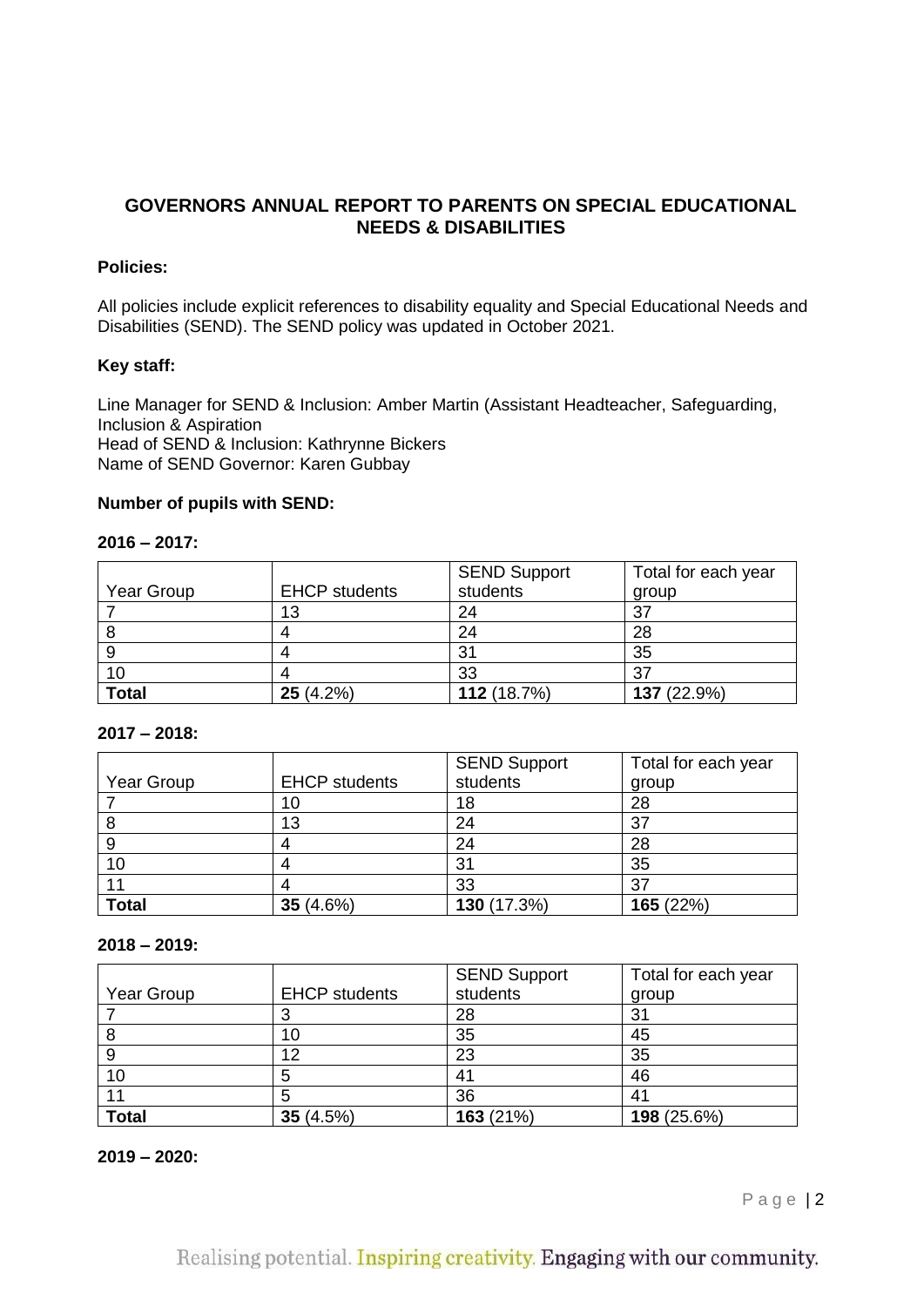|              |                      | <b>SEND Support</b> | Total for each year |
|--------------|----------------------|---------------------|---------------------|
| Year Group   | <b>EHCP</b> students | students            | group               |
|              |                      | 21                  | 32                  |
|              |                      | 29                  | 31                  |
| 9            | 12                   | 32                  | 44                  |
| 10           |                      | 20                  | 31                  |
|              |                      | 37                  | 42                  |
| <b>Total</b> | 41 (5.2%)            | 139 (17.7%)         | 180 (22.9%)         |
| ----<br>---- |                      |                     |                     |

**2020 – 2021:**

|              |                      | <b>SEND Support</b> | Total for each year |
|--------------|----------------------|---------------------|---------------------|
| Year Group   | <b>EHCP students</b> | students            | group               |
|              |                      | 28                  | 37                  |
| 8            |                      | 22                  | 33                  |
| 9            |                      | 30                  | 33                  |
| 10           |                      | 28                  | 39                  |
|              | 10                   | 22                  | 32                  |
| <b>Total</b> | 44 (5.5%)            | 130 (16.2%)         | 174 (21.7%)         |

## **2021-22:**

|              |                      | <b>SEND Support</b> | Total for each year |
|--------------|----------------------|---------------------|---------------------|
| Year Group   | <b>EHCP students</b> | students            | group               |
|              | 8                    | 30                  | 39                  |
|              | +1 awaiting issue    |                     |                     |
| 8            | 9                    | 34                  | 43                  |
| 9            | 10                   | 21                  | 31                  |
| 10           | 3                    | 31                  | 34                  |
|              | 44                   | 34                  | 45                  |
| <b>Total</b> | 42 (5.3%)            | 150 (18.8%)         | 192 (24%)           |

Students and parents of pupils on the SEND register are invited to attend their Pupil Passport and Individual Learning Plan reviews three times a year. All students with EHCPs are invited to attend their Annual Reviews for at least a part of the meeting.

## **How students with SEND are supported and monitored:**

In addition to the normal monitoring by the teacher, the progress of students with SEND is monitored termly by the class teachers and the SENCo. Students' needs are identified and suitable provision is implemented. This may involve an offer of additional intervention, additional in-class support or the involvement of outside agencies, such as an Educational Psychologist or Local Authority Advisory Teachers.

Provision for Literacy may include: Toe-by-Toe, Lexia, Literacy Progress Units, Tracks Spelling, Precision Teaching and other Wave 3 Literacy interventions.

Provision for numeracy may include: Precision Teaching, My Maths, Hegarty Maths and Numeracy Booklets.

To accommodate students with social and communication difficulties, Zones of Regulation, Talkabout Teenager, Talkabout Self-esteem and the SCERTS approach are used.

Pupils' Attitude to Self in School (PASS) software is also used to establish students' own perceived learning confidence and capacity.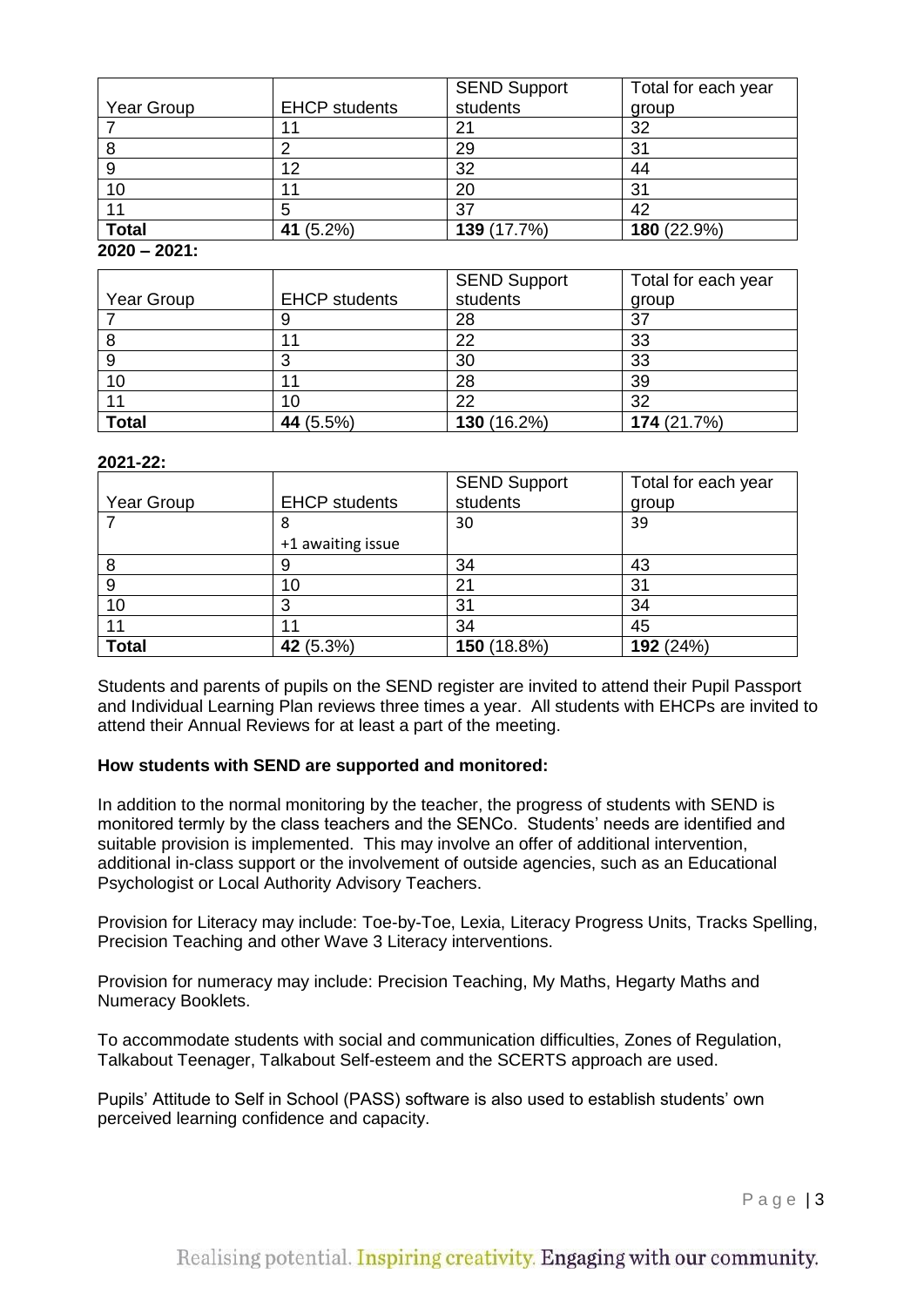At The Archer Academy the progress made by pupils with SEND is generally in line with or slightly above national trends. Those students who are not making expected progress are monitored and considered for further intervention.

Attendance is monitored at Pupil Passport / Individual Learning Plan meetings and at Annual Reviews; the absence levels of all pupils are monitored daily by a designated member of the office staff. Close links are maintained with the Education Welfare Service who support the school in dealing with any attendance issues including persistent lateness.

## **Deployment of staff and resources**:

At Archer Academy, we have a Head of SEND & Inclusion and an Deputy SENCo who are both teachers. In September 2017 we introduced a 'Lead Practitioner' system. Our 'Lead Practitioners' lead on one of the four key areas of SEND and act as a keyworker to named EHCP students. The four areas of SEND are:

- Cognition and learning
- Communication and interaction
- Physical and sensory
- Social, emotional and mental health

The SEND & Inclusion department is also staffed with three Learning Mentors (two who are part time), seven Teaching Assistants (two who are part time) and one Medical Needs Teaching Assistant. Full time Teaching Assistants work 36 hours per week. The team of Teaching Assistants work with EHCP students to support them in class, in small groups or one to one to provide them with the support they require.

In 2020-21 the SEND & Inclusion team purchased or implemented the following resources to support the learning of SEND students:

Lexia intervention for students with literacy difficulties Educational Psychologist visits Input from the Barnet Inclusion Advisory Team External Assessor for assessing students for exam dispensations and access arrangements Pupils' Attitude to Self in School (PASS) software Language Enrichment Project, supported by Barnet SALT

#### **External Agencies**:

Close and effective links are made with a wide variety of agencies to support parents/ carers and school staff in addressing young people's needs. These include:

Educational Psychologist (EP) Speech and Language Therapist (SALT) Advisory Teachers for Hearing Impairment (HI), Visual Impairment (VI) and Autistic Spectrum Disorder (ASD) School Nurse Children's services Qualified assessor for access arrangements

#### **Secondary School Transfer**:

To ensure smooth transition for current Year 6 children with SEND, additional transfer arrangements are implemented during the summer term before they transition to secondary

Page | 4